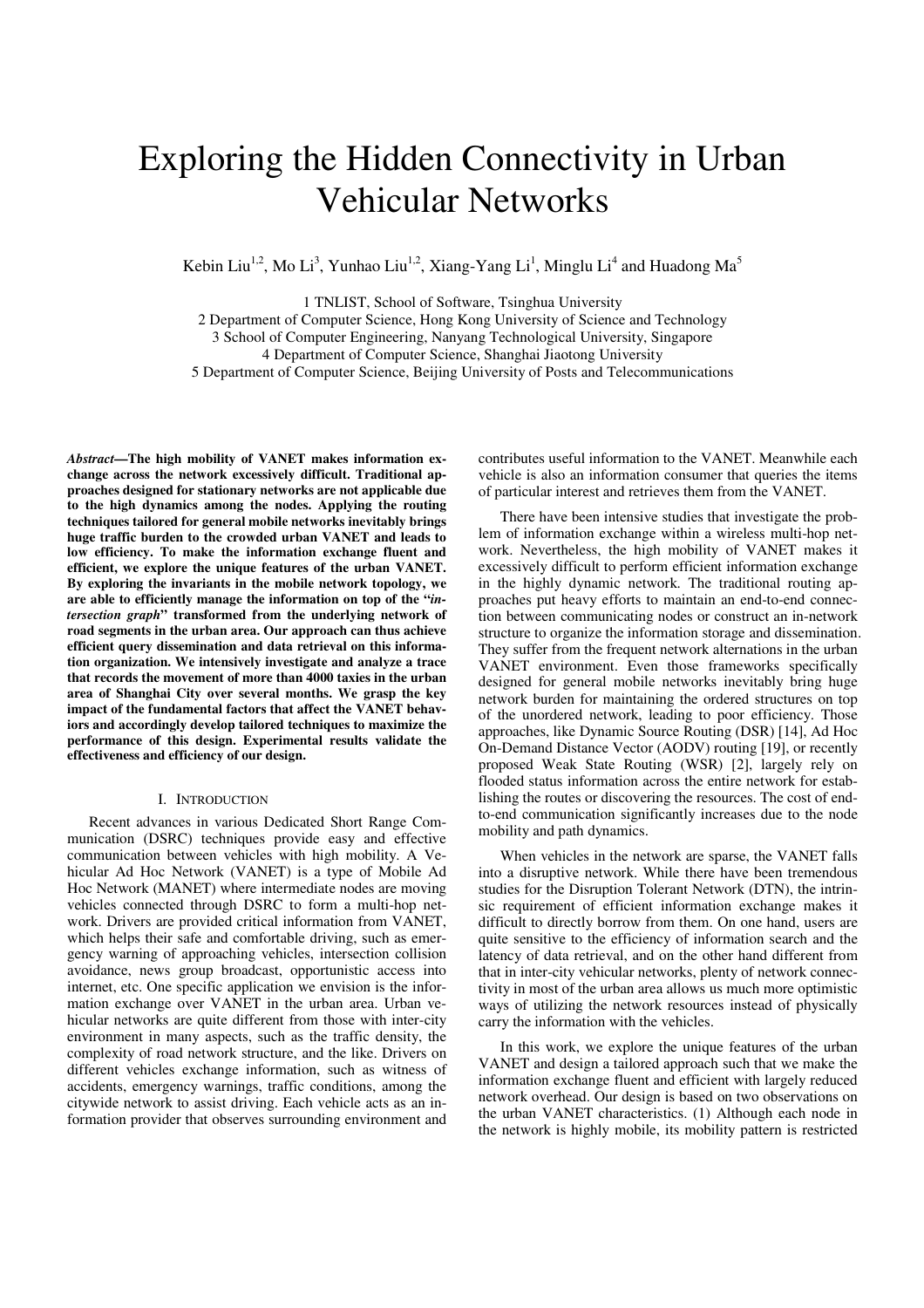

Figure 1: An instant record of taxies in the urban area.

by the street map of the urban area, as vehicles can only move along the road segments. This allows us to design corresponding networking paradigm against such an invariant of the mobility model. (2) The communicational signals of vehicles are highly directional subject to the road orientations. As recently reported by J. Robinson et al. [21], wireless signals are substantially obstructed from the building blocks along the road segments. This allows us to manage the information network more efficiently on top of the network of road segments. Above two observations suggest us to utilize the inner connectivity of the underlying road network that regulates the vehicles flowing on.

The main idea of our design is that we embed the mobile VANET flows into the static road map which is pre-loaded in all internal vehicles. We label the road segments and organize the storage of useful information through the static connectivity of road segments in the map instead of directly maintaining it on the mobile network above. By exploring the possibility of information exchange at the intersections of road segments where the vehicle flows on different roads join with each other, we achieve efficient query dissemination as well as data retrieval.

Nevertheless, enabling an applicable design that works in the real circumstance needs to deal with many practical conditions. What is the connectivity of the VANET in the urban environment and how long the connected links between moving vehicles can persist? What is the node density and how such a parameter varies across different parts of the network? Is there a constant distribution of node density over time?

To better understand those practical conditions and how they react on the urban VANET, we intensively investigate and analyze a trace that records the movement of more than 4000 taxies in the urban area of Shanghai City over several months (Fig. 1 exhibits a part of the records which illustrates the traffic distribution on a road map. Each blue dot depicts a taxi on the road). We conduct a trace based study on those fundamental factors that affect the VANET behaviors. We grasp the key impact of them and accordingly develop tailored techniques to maximize the performance of our design. Our key experimental findings are as follows:

 The network connectivity is a direct factor that affects the performance of the information delivery. The average node degree reflects the actual network connectivity and thus should be considered in designing the information exchange scheme.

- The vehicle density intensively impacts on the efficiency of information delivery and it varies across areas. However, the global distribution of the vehicle density is stable along with time, which enables us to design an adaptive approach that diversifies over different areas of different vehicle densities.
- The vehicle mobility is highly restricted by the underlying road map. The chances that vehicles on different road segments meet at the road crosses are substantial and can be used to improve the efficiency of information delivery.

The rest of this paper is organized as follows. We briefly introduce the related work in Section 2. In Section 3 we describe our design principles and in Section 4 we present our trace based study. We conclude this work in Section 5.

# II. RELATED WORK

VANET has emerged as a promising networking style that facilitates the information share among the moving vehicles. The 75 MHz of Dedicated Short Range Communications (DSRC) [1] spectrum at 5.9 GHz has been allocated for vehicular communications in many countries including the U.S. In the DieselNet project researchers have deployed a test bed consisting of 40 buses in Amherst. They have studied both the routing protocols [5] and connectivity models [28] in such a bus-to-bus network. The recently proposed Cabernet [7] aims to provide efficient WiFi-based data delivery for vehicles. There are also studies that explore the vehicle mobility for data aggregation within VANET [27].

VANET is by nature a special type of mobile ad hoc networks. There have been many schemes proposed to facilitate the information exchange and data routing [30] in MANET [4]. To deal with the network dynamics, reactive approaches such as DSR [14] and AODV [19] work in an on-demand manner, avoiding constant updates on topology information. While route discovery is highly flooding based, those approaches are inefficient for vehicular networks where the end-to-end connections are vulnerable and route discovery for new information or new vehicles is frequently launched. Instead of blindly flooding, Weak State Routing [2] exploits a dissemination and search framework. Each node periodically disseminates its state information (location and ID) to the network. Packets are then forwarded with the random directional walk routes guided occasionally by the weak state information. However, the usage of random walks leads to long path lengths (high delay) and the packet delivery ratio cannot be guaranteed. When applied to VANET environment, existing routing or information exchange approaches designed for general mobiles networks put heavy efforts on maintaining a stable structure and suffer from the high disorder of the vehicular network.

There are also some research efforts devoted to general routing protocols design in VANET. Lochert et. al. [18] analyze a position-based routing approach for VANET in city environments. Harsch et. al. [11] integrate security mechanisms to protect the routing functionality and services for VANET. Taleb et. al. [23] propose a stable routing protocol in VANET which takes the vehicles' movement information into account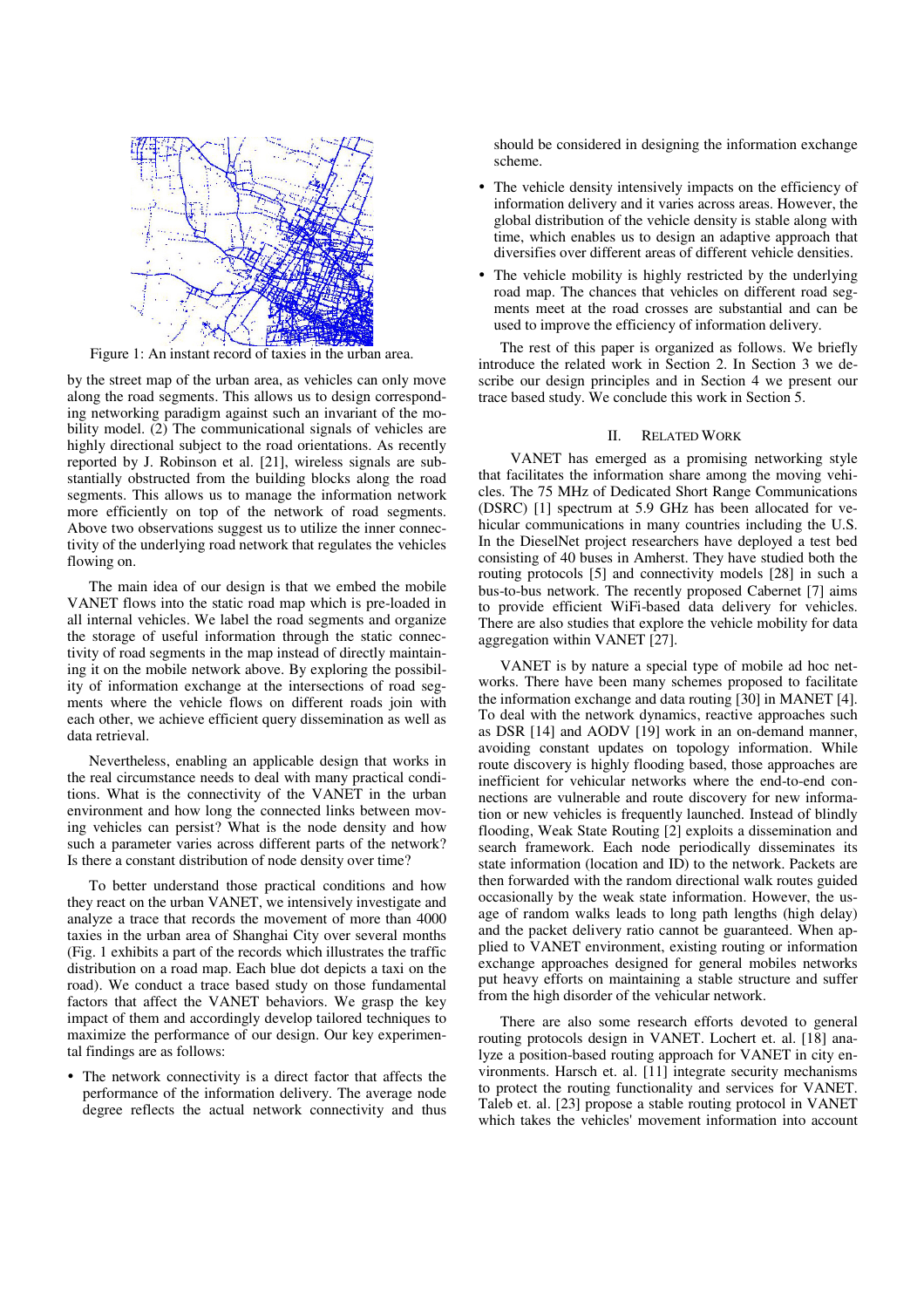

Figure 2: Information dissemination and retrieval paths.

(e.g., direction, speed, and the like) to predict a possible linkbreakage event prior to its occurrence. Li et. al. present a survey in [16] about the research challenges of routing in VANET and recent routing protocols for VANET. Nevertheless, those studies for general routing problems do not focus on the query dissemination and information search, which we particularly consider in this paper.

The studies on Disruption Tolerant Network (DTN) opportunistically exchange information within the vehicular network when two vehicles meet [8, 15, 29]. Many efforts have been made on various aspects of DTNs. Epidemic routing protocols [25] explore all possible chances of message exchange between nodes when they meet each other such that a packet eventually reaches the destination. Improvements have been made to optimize the data replications and resource usage in the network [5, 6]. Some other approaches [3] treat routing as a resource allocation problem and intentionally optimize a specific routing metric with per-packet utilities that determine how packets should be replicated in the network. Nevertheless, in the urban VANET environment, users are quite sensitive to the efficiency of information search and the latency of data retrieval, which makes it difficult to directly borrow from the DTN studies.

Efficient information exchange has been studied in traditional multi-hop networks of stationary nodes. The approach of GHTs [20] hashes different types of data into multiple rendezvous nodes, enabling fast retrieval of user interested data. Double Rulings [22] deals with the problem of information brokerage in the sensor network context [17, 26]. Data storage and retrieval are well organized along specific curves in the network such that the delivery ratio is guaranteed. In vehicular networks, however, vehicle nodes are mobile. Those static structures built on stationary networks become extremely difficult to maintain in the highly dynamic VANET environment.

#### III. DESIGN

Our design goal mainly focuses on efficient information dissemination and retrieval in urban VANETs. According to our two observations, the node mobility and signal transmission in the urban area are largely restricted by road segments. We build a network structure on top of the road map to support information exchange such that as a pre-knowledge for all vehicles the road map could be fully utilized to maximize the design efficiency. Each vehicle node obtains its location from the carried GPS device and maps it to the road map. At this stage, we assume that the vehicles on the road are fully connected and information can be fluently delivered along the road. We will later reveal from the trace records how this assumption is away from practice and how we adapt our design to the practical conditions.

## *A. Design Framework*

In this approach, we divide the road map into road segments. Each road segment is a section of road that spans one or several road intersections. We embed the VANET into the road map of the urban area and divide it into multiple components according to the road segments. A network component is a portion of VANET corresponding to a certain road segment and each component is assigned a unique identifier. Note that if a vehicle drives to a new road segment, it leaves its prior network component and join a new component. When a node has information to publish, it disseminates the information within its component along the road segment and each intermediate node stores a copy of that piece of information. Thus any node in the road segment stores the published information of all nodes within the network component of that road segment. When a node needs to query a certain type of information, it delivers its query along a set of road segments to search for desired information. The query carries the location of current road segment as the return address. When the query travels along the road segment, it checks all pieces of information stored in that component and when it comes across an intersection of two road segments it is able to access all pieces of information stored in the other network component. Figure 2 plots an example case including three network components along three road segments. The red arrows depict the paths of information dissemination from the source nodes (denoted as red) within their network components. The blue arrows depict the path of information retrieval from a query node (denoted as blue) where the query is delivered. At the intersections where two road segments meet with each other, the query hits the local storage of published information within the other road segment and returns the satisfied information pieces to the query node.

As Fig. 2 depicts, each road segment can be represented as a curve which contains all information pieces along the road segment. The most challenging issue is how we design the search path of the query to guarantee that a query hits all information pieces of arbitrary sources. In other words, we need to figure out a search path that intersects all curves of potential information, and we hope this path is optimized. In those approaches for stationary networks like Double Rulings [22], the dissemination paths as well as the retrieval paths are mathematically calculated and steadily embedded across the entire region of deployment. In this context, however, we need to adapt our structure for information organization to the road map regulations as our network structure is restricted by such regulations. We then optimize the information search over this structure of information organization.

We propose a novel solution to organize the information disseminated on network components of different road segments. We transform the original road map to a new graph  $G =$ {*V*, *E*} which we denote as *intersection graph*. We abstract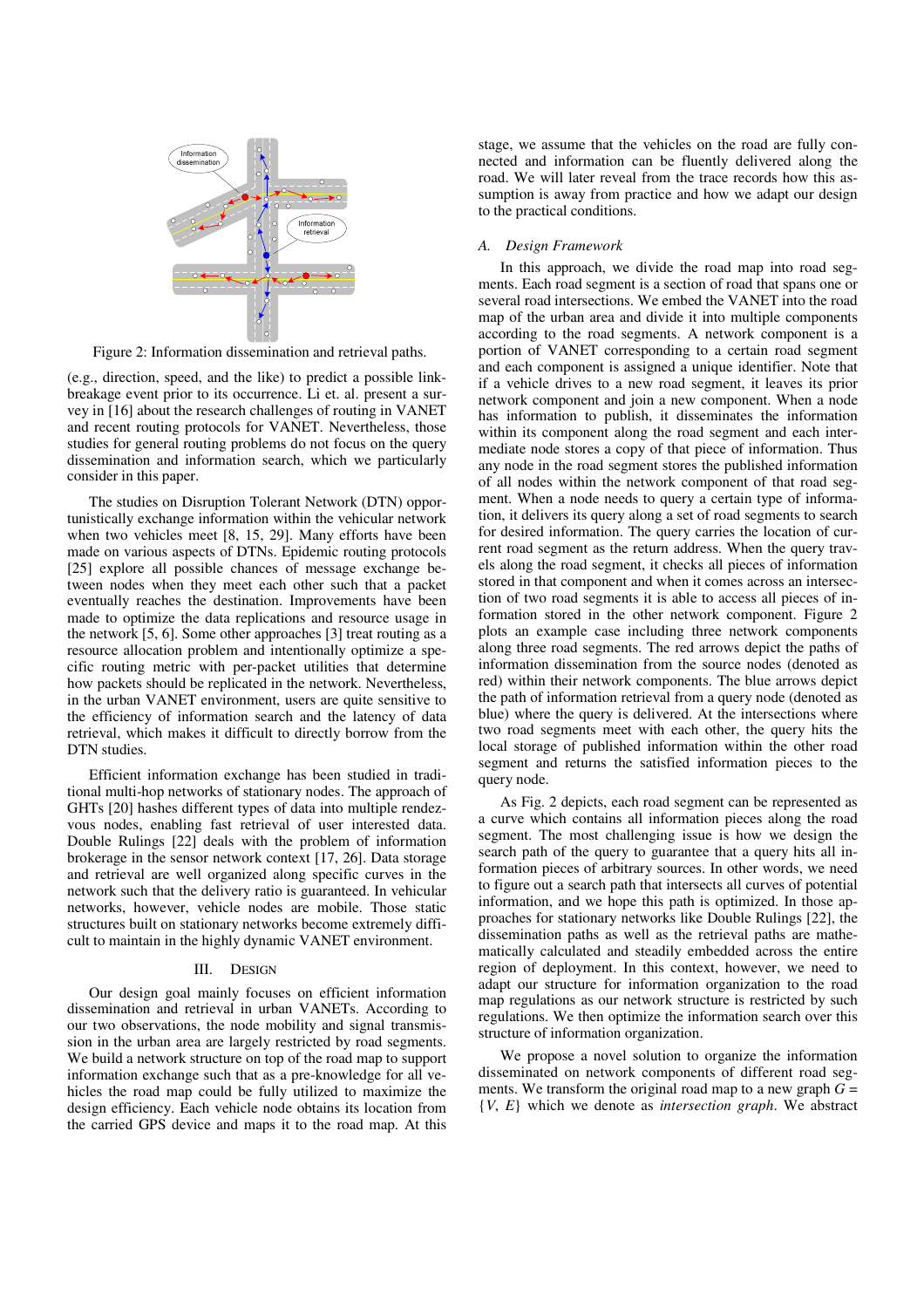

Figure 3 Map transformation: (a) the road map block, and (b) the corresponding *intersection graph*.

Figure 4 Design framework: (a) Information dissemination on local road segments, (b) CDS calculation on the *intersection graph*, and (c) the query delivery on the road map block.

each road segment as a vertex  $v_i$ ,  $v_i \in V$ . If two road segments intersect with each other, we add an edge  $e_{ij}$  in  $E$  connecting the corresponding vertexes  $v_i$  and  $v_j$ . Figure 3 (a) depicts a sample block of road map in the urban area. It contains eight road segments labeled from *a* to *h*. Figure 3 (b) depicts the corresponding *intersection graph* transformed from Fig. 3 (a), where each road segment is mapped to a vertex as illustrated in Fig. 3 (b). As shown in the figures, the intersection points in the road map are represented by edges connecting the vertices of the two roads in the *intersection graph*. For example, roads *a* and *d* intersect with each other in Fig. 3 (a), so there is an edge connecting their corresponding vertices in Fig. 3 (b).

With the help of *intersection graph*, we can achieve information retrieval by building a connected dominating set (CDS) on the *intersection graph*. The CDS figures out a group of vertices and such that all vertices of the *intersection graph* are either in the CDS or directly connected to the vertices in the CDS. We then regard the CDS as a search area of queries. When we map this search area on the *intersection graph* back to the road map, accessing such a search area corresponds to delivering the query within those road segments labeled in the CDS. According to the definition of CDS and *intersection graph*, it is guaranteed that all road segments are either in the CDS or intersect with at least one road segment within the CDS. Thus with the search area we are able to retrieve all information pieces stored along the road segments. As the induced sub-graph of the CDS is a connected component, the query will be delivered across the corresponding road segments without connecting through any other road segments.

Figure 4 illustrates this process with an example. Figure 4 (a) shows that vehicles disseminate information along local road segments. Then when a vehicle node on road *a* is willing to query the network, it builds a CDS from node *a* in the *intersection graph*, i.e., set  $\{a, d, g\}$  as illustrated in Fig. 4 (b). By delivering its query along the three road segments, the node is able to access the stored information pieces on all roads through the road intersections as shown in Fig.4 (c).

# *B. Efficient Query Zone*

By building a connected dominating set, we guarantee that the query path hits all information pieces. To further make such a search path more efficient, we limit its size and explore a minimal dominating set. As different road segments correspond to different sizes of network components, we weight their corresponding vertices in the *intersection graph* according to their sizes. We aim to find a Minimal Weight Connected Dominating Set (MWCDS) [9] on the weighted *intersection graph*. At current stage, we approximate the size of each road segment by its length  $L_i$  ( $i = 1, 2, ..., n$ ) and thus the weight is calculated as  $W = L_i/L_{max}$ , where  $L_{max}$  denotes the maximum road length. In such a way, we normalize the road weight to range [0, 1]. The total path length for query delivering is bounded by the size of the constructed MWCDS. Later we will show by our trace based study that the weight could be more accurately assigned according to the vehicle density on the road segment.

The problem of constructing the CDS has been widely studied by literatures and it is proved to be NP-hard [9]. With the urban road map pre-loaded in each vehicle, it can be locally computed at each node. In this work, we apply the method proposed by Guha and khuller [9] for calculating our MWCDS. Their algorithm achieves an approximation factor of  $(C_n+1)$ lnn to the optimal solution where  $C_n$  is a constant  $(C_n = 1.6103)$ . We use the graph shown in Fig. 5 as an example to describe the MWCDS construction process. In Fig.5 each circle denotes a vertex and each line denotes an edge (note that we omit some edges in Fig.5 for concise). The calculation for MWCDS contains three stages. In the first stage, a minimal weight dominating set is calculated by using an approximation algorithm for weighted set cover problem [12], i.e., if we regard each vertex in the graph as an element, and each vertex corresponds to a set including the vertex itself as well as its neighbors, thus all the vertices associated to a set cover forms a dominating set in the graph. A greedy algorithm iteratively picks sets based on the ratio of their weight to the number of new elements they cover until all elements are involved. After this stage, the selected vertices form a minimal weight dominating set. As illustrated in Fig. 5, all blue vertices are selected to the result set in this stage. However, this dominating set may not be a connected dominating set. For example, in Fig.5 the blue vertices are partitioned into several clusters. Then in the second stage, we connect all vertices in the dominating set by building a Steiner tree [10]. In this stage, some additional vertices are picked into the final result set to achieve connectivity. As shown in Fig. 5, by carefully selecting some red nodes into the result set, we connect all the separated parts (constructed by blue vertices) into one cluster. All vertices in the final result set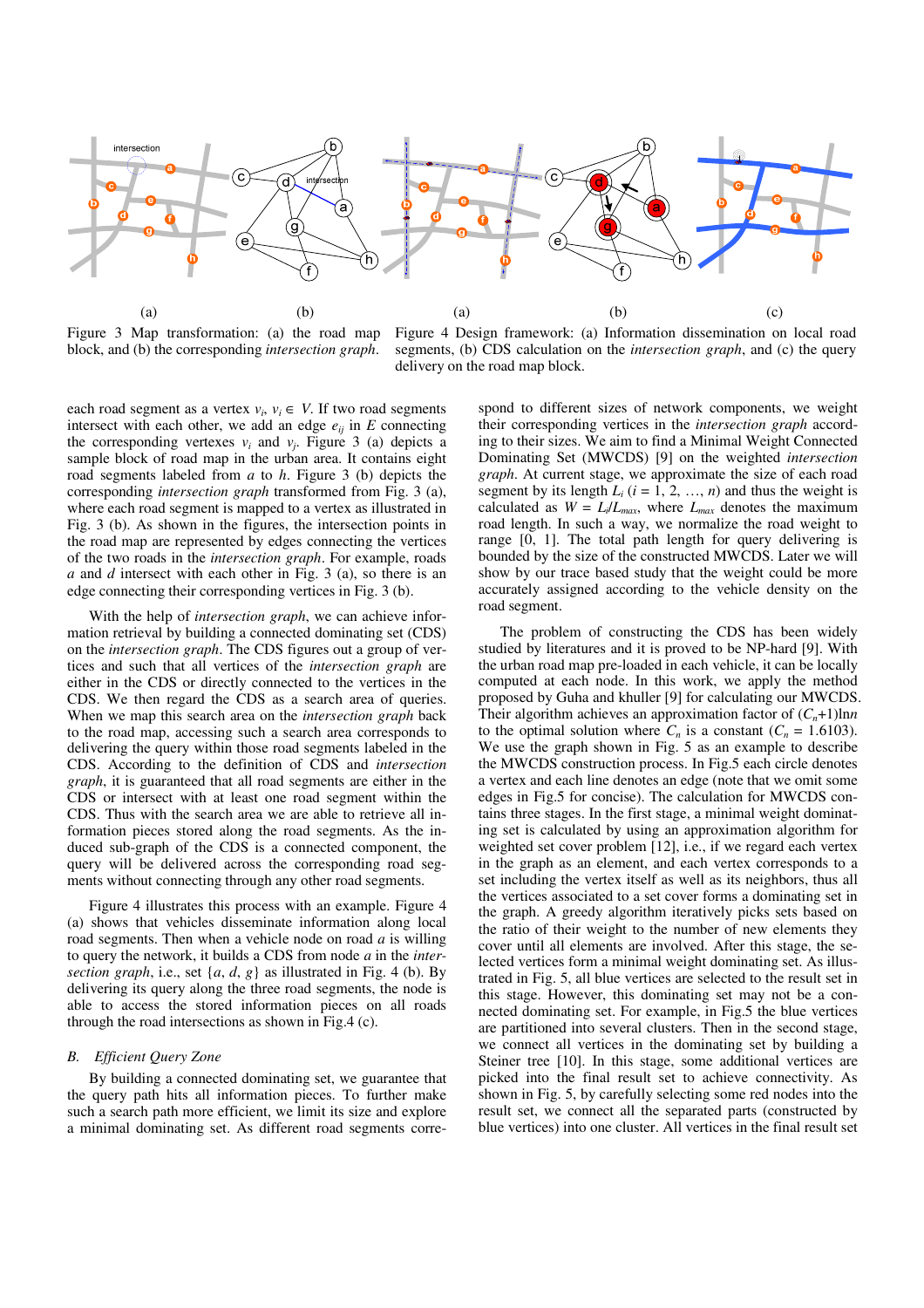

Figure 5: Constructing the MWCDS.



Figure 6 Two search schemes: (a) parallel search with multiple query copies in the zone, and (b) sequential search with a single query in the zone.

are included in the MWCDS. After stage two, the MWCDS is constructed. In this work, our final MWCDS should include the road segment that the query node is located in. In the third stage, we find the road segment that contains the query node and add its corresponding vertex in the *intersection graph* to the MWCDS. Thus the query zone for an arbitrary vehicle node consists of those road segments corresponding to the final MWCDS.

# *C. Search Scheme*

For delivering the query inside a query zone that corresponds to the MWCDS in the *intersection graph*, we build a spanning tree within the MWCDS rooted at the vertex of the road containing the query node. The path on the spanning tree is mapped to the delivery path on the road map. As previously defined, each vertex in the *intersection graph* denotes a road segment in the physical world, so accessing a vertex in the MWCDS means that a packet is forwarded along the corresponding road. Each edge in the *intersection graph* represents an intersection between the two road segments that its two end vertices represent, so there are definitely road crosses to forward the query from the road segment labeled by one vertex to the road segments represented by its child vertices. Thus the consecutive search on the MWCDS can always be performed on a connected path in the real VANET on the roads.

We can use two different ways to search on top of the spanning tree. If we let the query node generate multiple copies of a query and distribute them simultaneously in the network, the search is performed in a flooding manner on the spanning tree. As Fig. 6 (a) depicts, the query is delivered from the root to its successors. At each intermediate vertex on the spanning tree the query is copied and forwarded to all child vertices. Mapping this process to the real road map, the query node generates the query and delivers it along the road segment it resides in. Every time the query meets a road intersection between two roads labeled in the MWCDS, it is copied and forwarded to the new road segments. Since the spanning tree is a shortest path tree on the MWCDS, the search latency is minimized and bounded by the path from the root to the leaf that has the maximal summation of the weights on the passed vertices. We can save the burst traffic that the query introduces by maintaining only a single copy of the query in the network. We can figure out a sequential search path by sequentially traversing all vertices on the spanning tree. For example, as depicted in Fig. 6 (b), a DFS search on the spanning tree corresponds to forwarding the query along one road segment for at most twice. We mainly use the parallel search scheme to shorten query latency. However, as our later study shows, the latter scheme could be applied to prevent burst traffic burden when the network is busy.

## *D. Properties of the Design*

The advantages of our design lie in several aspects:

- 1. **Guaranteed delivery.** By leveraging the global map information, as long as the query message finishes traveling on all roads associated with the CDS, it is guaranteed to meet all information required in spite of the dynamics in the network.
- 2. **Low traffic generation.** Due to the sparse property of the dominating set, we only select a small percentage of roads over the entire network for query dissemination. Compared with the epidemic-like or random search schemes, the transmission cost of our approach is much lower.
- **Bounded Search latency.** Different from random search schemes, the search latency of this scheme is bounded by the time to reach the farthest road which is close to that of flooding the network.
- 4. **Minimized control overhead.** We do not need to maintain any internal routing structures or other state information to guide the query. Meanwhile, the information dissemination is strictly limited on the local road segment. Thus the control overhead is minimized compared with traditional approaches.

## IV. DEVELOPING PROTOCOLS FROM THE TRACE

We focus on the design principles in the previous section. In this section, we present details of our information dissemination and retrieval protocol. Each node disseminates its information along the local road segment and all intermediate nodes on the same road segment store a copy of that piece of information. When a node needs to query a certain type of information, it delivers its query inside a query zone that corresponds to the MWCDS in the *intersection graph* to search for desired information as discussed in section 3. When applying this design to the real environment, we need to develop a complete protocol that adapt to various practical circumstances, such as the discrete network, mobility of vehicles, insufficient communication bandwidth, low network density, and etc. In this section, we intensively study the 4000 taxi trace data and accordingly develop out protocol to best suit the urban VANET characteristics.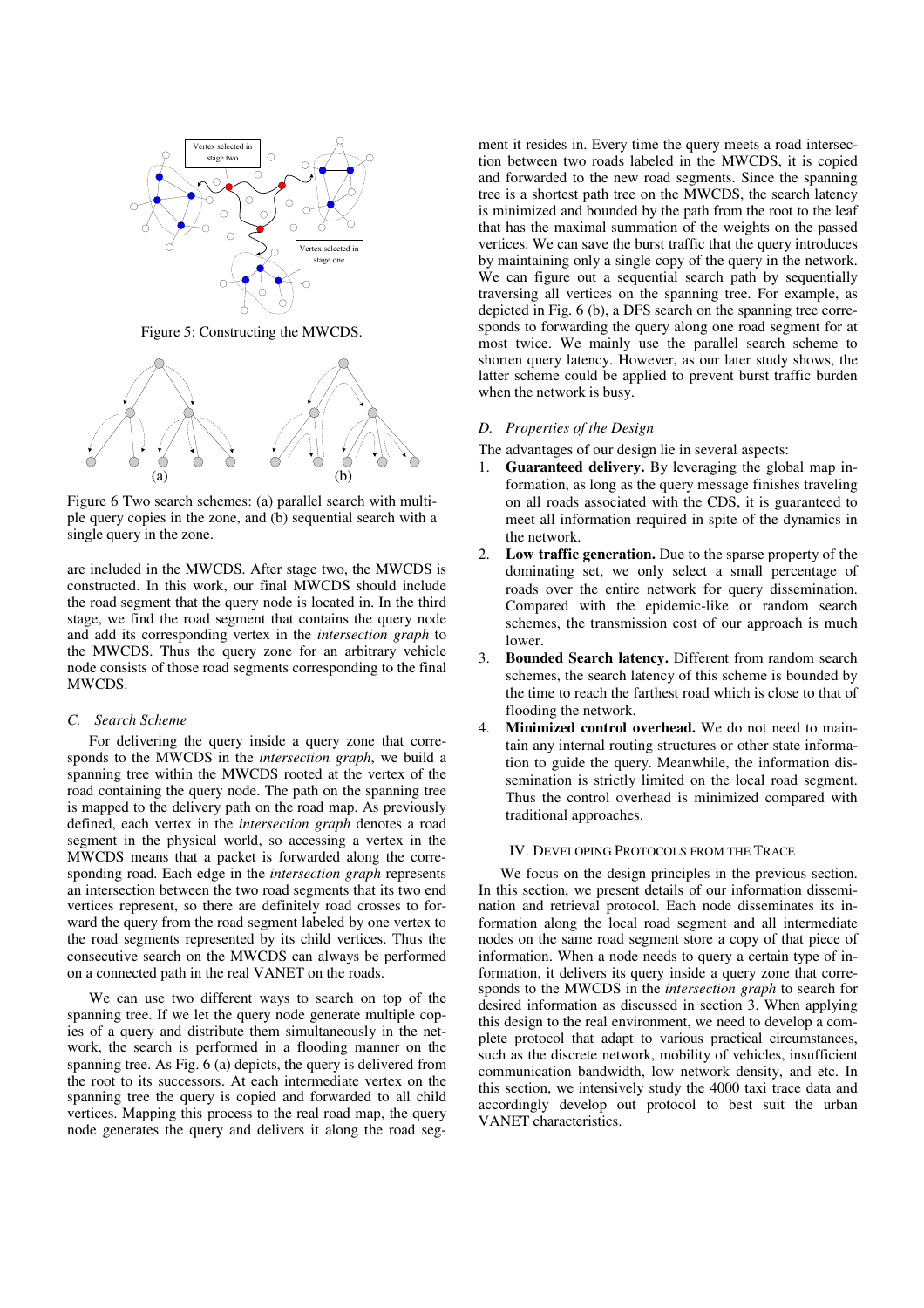

Figure 7: A snapshot of the network topology.

# *A. The Experimental Settings*

The trace we investigate records the instant locations of more than 4000 taxies in the urban area of Shanghai City. It collects the GPS data of the taxies over several months. All taxies periodically report their real time locations through the GPS devices carried on the car. The vehicle velocities vary from 0m/s to 30m/s with an average of 9.75m/s. The report intervals vary from 20 seconds to a few minutes with an average value of 60 seconds. The location is represented by a pair of longitude and latitude coordinates. With the help of a digital map of Shanghai urban area, we reconstruct the mobile network of vehicle nodes in laboratory. The rough GPS data recorded contains measurement errors such that some taxi locations deviate from the driveways. We refine the coordinates of different taxies and associate them to the road segments according to their locations and headings. We can also interpolate to figure out their trajectories on the map from the samplings of their instant locations.

Our experiments are conducted in a selected 9km by 9km square region in southwest of Shanghai which spans both crowed areas of busy traffic and suburb areas of less density. According to the general specifications in current Vehicular Communication Systems, the DSRC-based devices on vehicles can achieve a maximum communication range of 1000m [1]. However, due to the collisions and environmental interferences in the urban area, the real DSRC radius is considered as 300- 500m [13] for stable signal strength. Besides, different terrain features such as road segments, building blocks or trees, often bring different shadowing effects on the received signal. According to a recent study in urban wireless network assessment [21], we assign two different signal attenuation rates respectively for road segments and building blocks. In this setting, when the global maximum communication range is set to 500m, signals can be received by vehicles within 500m distance along the road. This distance, however, will be reduced to 300m if there are buildings between the sender and receiver. Under this setting, in different urban areas the average node degrees vary from 1 to 31. According to the regulations of most DSRC standards, there are two signal channels for each vehicle, a control channel for exchanging control messages as well as critical information, and a data channel for delivering data blocks. In our experiment, we assume that each vehicle node is able to discover and update its neighbor nodes through periodical beaconing within its neighborhood through the control channel (1 second interval in our experiment). Figure 7 shows a network snapshot when the maximum communication range is set to 500m. Each black spot on the road map denotes a vehicle and a red line connecting two spots indicates that the two vehicles can communicate with each other.

In the experiments, each taxi is an information provider that generates pieces of new information following a Poisson distribution with independent arrival rate. Each taxi disseminates information along the local road segment it resides in. Within each time interval, we randomly assign a set of vehicle nodes as information consumer that issue queries for specific types of information.

# *B. Organizing the Information*

As previously described, when a vehicle generates a new piece of information, it disseminates the information along the road it resides in. While the road segment that contains the information is static, the information carriers namely the vehicles that ride along the road are mobile. We need to bind the information on the vehicle flow on the road instead of simply restoring it on some dedicated vehicles that might soon drive to other road segments. To achieve this goal, we let each vehicle node restore the information and exchange with other nodes at any possible chances when meeting with new neighbor nodes on the road. When one vehicle drives into a new road segment, it discards all information copies in its local storage and stores information copies of the new road segment. As such, information can be clung to the static road map although the actual carriers are mobile vehicles that run on top of the map.

We compare the overhead of information storage in each vehicle of our method and the flooding-based dissemination in which information is flooded and stored across the entire network. In this test, each taxi is assumed to generate a new piece of message every 120 seconds and the life time of each message is set to 300 seconds. Figure 8 shows the average number of messages stored in each vehicle during 120 minutes. Both methods achieve a stable state after a few minutes. By only replicating the information along local road segments our scheme results in much less storage cost. In the figure, we depict the 80% confidence intervals of the test results.

Our scheme has a higher variance of the message distribution. This is because the number of vehicles vary among different road segments so compared with flooding, our scheme stores different amount of messages on vehicles residing on different roads. In the second test, we count the average number of messages in each taxi while varying the size of the test region from 3 square km to 9 square km. From the results in Fig. 9, we find that the storage cost in the flooding approach increases nearly linearly with the network size, while our approach consumes only constant amount of storage space.

# *C. Query Forwarding*

According to our design, by generating the *MWCDS* on the *intersection graph*, we obtain a group of road segments that are associated with the vertices in the *MWCDS*. We denote such a group the *CDS group* and the road segments in *CDS group* as *CDS roads*. The queries delivered along those road segments are guaranteed to hit all information if the underlying network is connected.

A baseline forwarding strategy delivers queries on all road segments in the *CDS group* and visits the information of the intersecting roads at the road crosses. Once a vehicle node receives a query, it firstly checks whether or not there are corresponding data within its local storage. It then forwards this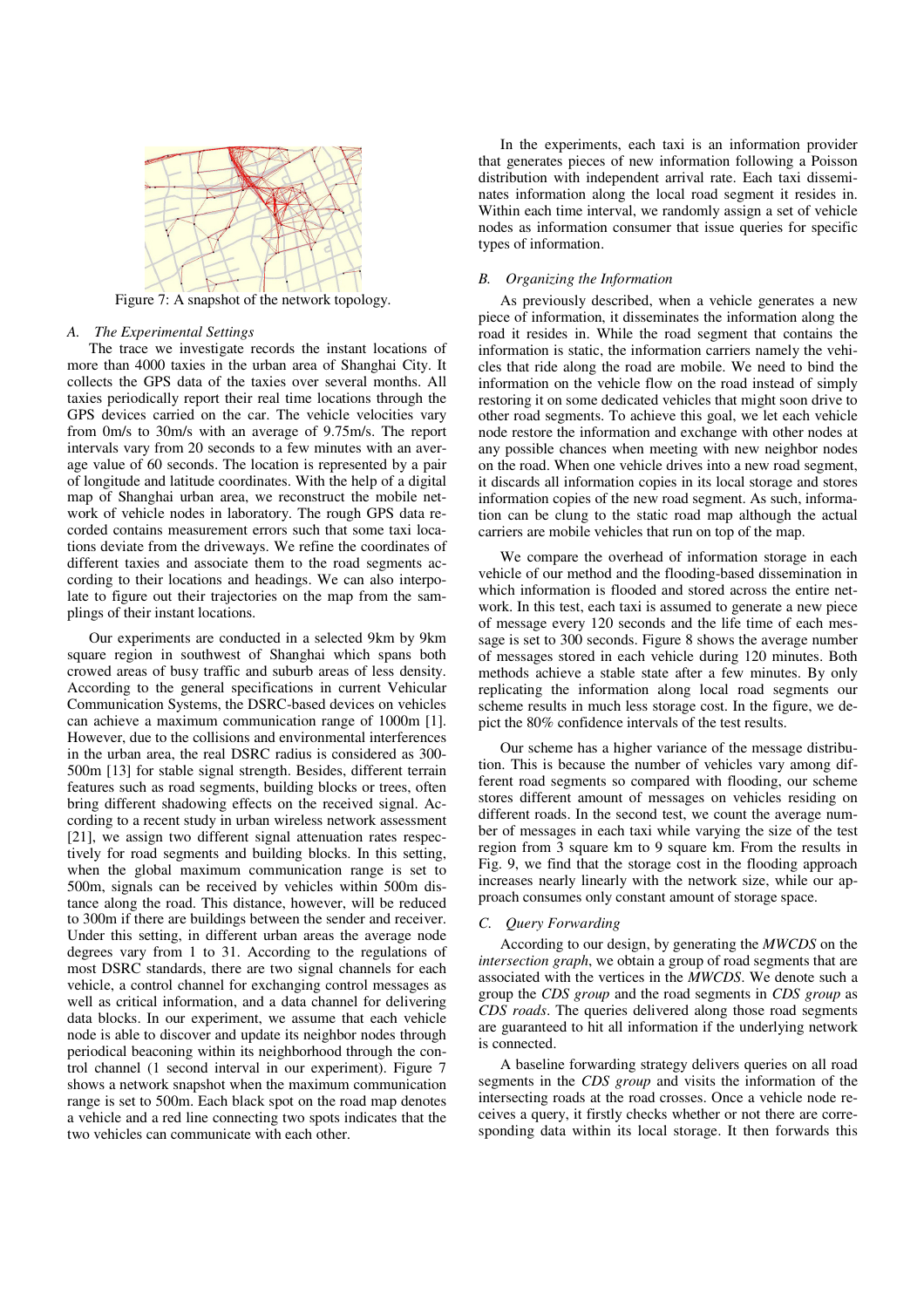

Figure 8: Average number of messages stored in each vehicle.





Figure 9: Average number of messages in vehicles under varied network size.





Figure 10: Query success ratio v.s. vehicle density.



Figure 13: Delivery delay.

query to its neighbor nodes. If the vehicle receives the query from the same road, it forwards the query in the same direction as the query goes. If the vehicle receives the query from another road, it forwards the query to all its neighbors in both directions along the road. When the vehicle is to the road intersection, it also forwards the query to vehicles on the other road. Algorithm 1 illustrates the details of such a scheme.

## **Algorithm 1** Direct Forwarding

- 1: Receive query *q*;
- 2: Visit information on local road for *q*;
- 3: Visit information on neighbor vehicle's road;
- 4: **If** *q* is received from another road **do**
- 5: Forward *q* to two random neighbors on both directions;
- 6: **end if**
- 7: **If** *q* is received from the same road **do**
- 8: Forward *q* to one random neighbor on the same direction as when receiving it;
- 9: **end if**
- 10: Forward *q* to all neighbors on other *CDS roads*

We evaluate the performance of this scheme in our experiment field over a one day period from 2:00am to 10:00pm. We test two different settings of the network with 300 meter communication radius and 500 meter communication radius. We randomly issue 100 queries from different vehicles every hour and examine the success ratio of those queries. The query success ratio is plotted in Fig. 10 (a). Obviously, a larger communication radius results in better query success ratio. That is because the network has better connectivity in such a setting. Another interesting observation is that the performance of our scheme is relatively stable in a whole day except for a significant decrease in the period around 6:00am. In Fig. 10 (b), we further plot the variation of the density of vehicles in this area. We can find that the vehicle density has a sudden drop during the period around 6:00am, as there are fewer taxies on the streets at the dawn time.

By comparing the two figures, we observe a perfect match between the vehicle density and the performance of our scheme. Indeed, the network connectivity severely affects the query delivery over the network. When the network becomes highly sparse, the VANET degrades into a disruptive network. In such a case the network might be separated into different parts where the queries cannot be guaranteed to deliver to all vehicles by instant forwarding. In order to deal with this problem, we propose a cache and forwarding scheme. The vehicles cache the received queries and rebroadcast the query as they have chances to meet new neighbors. Algorithm 2 illustrates the details of this scheme.

| Algorithm 2 Cache and Forwarding |  |  |  |
|----------------------------------|--|--|--|
|----------------------------------|--|--|--|

| 1: Receive query $q$ ;                                       |
|--------------------------------------------------------------|
| 2: while new neighbors are discovered do                     |
| 3:<br>Visit information on local road for $q$ ;              |
| 4:<br><b>for all</b> neighbor vehicles $v_i$ <b>do</b>       |
| 5:<br><b>if</b> $v_i$ has not received q <b>do</b>           |
| 6:<br>Visit information on $v_i$ 's road;                    |
| 7:<br><b>if</b> road of $v_i$ belongs to CDS group <b>do</b> |
| 8:<br>Forward q to $v_i$ ;                                   |
| 9:<br>end if                                                 |
| 10:<br>end if                                                |
| end for<br>11:                                               |
| $12:$ end while                                              |
|                                                              |

By enabling the intermediate vehicle node to cache the queries, such a scheme explores much more opportunities to disseminate the queries while still limiting the transmission scale within the *CDS group*. We compare this scheme with the well-known Epidemic routing approach which is designed to deal with the intermittent connectivity in DTN [8]. In Epi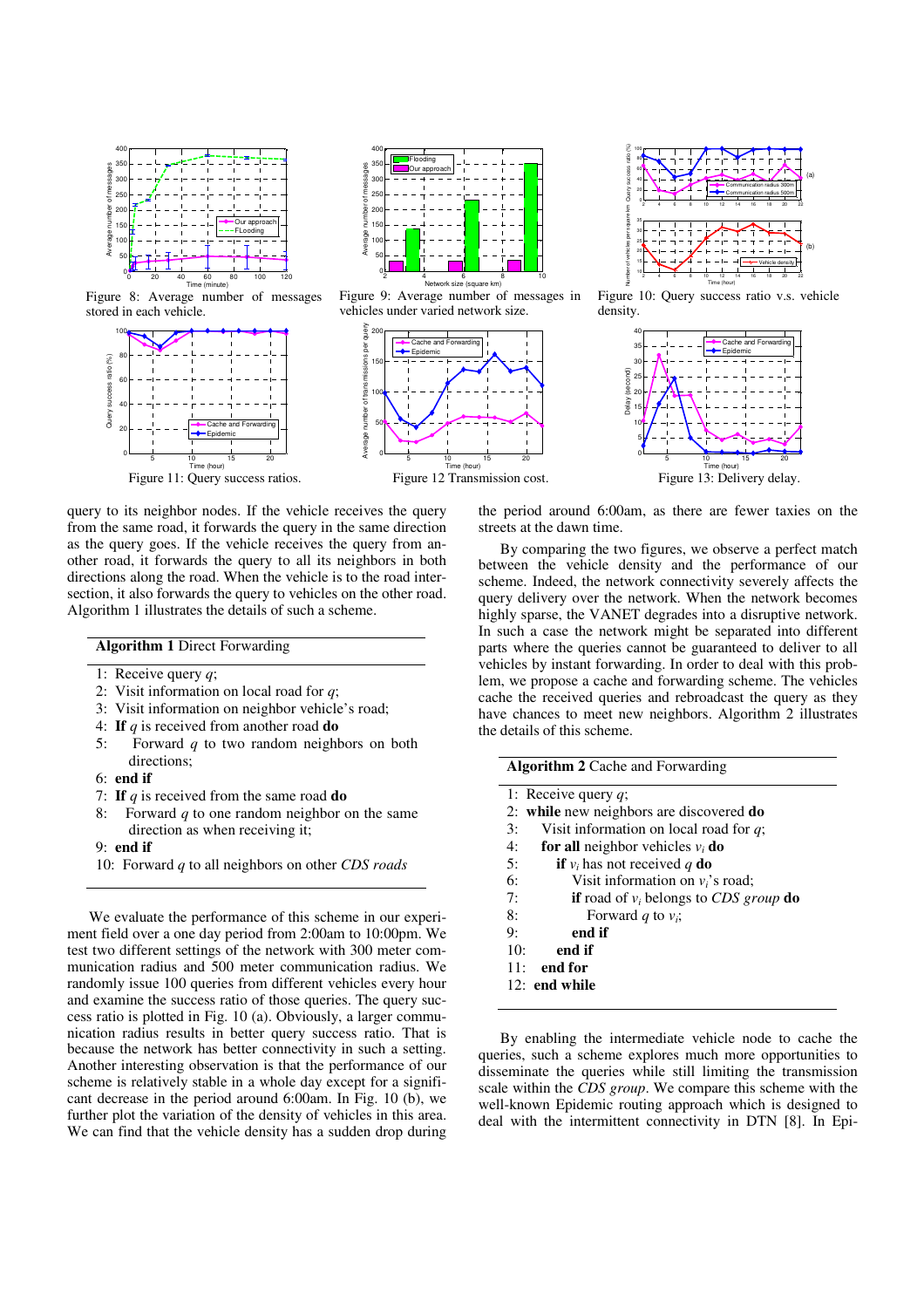demic routing approach, each vehicle caches and disseminates the packets at any chances within the entire network. Through the results from Fig. 11 to Fig. 13, we conclude that even under low network connectivity, our scheme achieves high query success ratio similar to that of Epidemic. Our approach results in much less network traffic than the Epidemic method with a slightly higher delay. That might be caused by the fact that CDS-based forwarding strategy misses some chances to achieve the destination through some shortest paths on the map.

## *D. Making the Protocol Adaptive*

Now we have a cache and forwarding scheme that achieves high delivery ratio with the sparse and even disruptive network. However, it will generate much extra overhead in a neatly connected network, leading to unnecessary consumption of network bandwidth resources. In such a case, the direct forwarding scheme appears to be a more feasible way with light weight. In practice, road diversities in the urban area such as one way streets, road networks with a combination of fast highways, or slow side streets near each other may have impact on the traffic densities and distribution. We hope to design an adaptive approach that alternates between the two strategies so as to achieve high query success ratio while efficiently accessing the network resources. When the network connectivity is low, our protocol applies the cache and forwarding scheme to improve the query success ratio, and when there is rich connectivity, our protocol chooses the direct forwarding scheme which is more economical in terms of traffic overhead and bandwidth consumptions.

Both the density and communication radius of vehicle nodes affect the network connectivity. A universal measure of the network connectivity is the average node degree [24]. We evaluate the query success ratios of both two forwarding strategies on our traces of varied node degrees (from 1 to 31). Figure 14 shows the results. While the Cache and Forwarding scheme has a persistent performance, the Direct Forwarding scheme experiences a nearly linear performance gain as the node degree of the network increases. It achieves a satisfactory query success ratio when the average node degree is above 18. This observation suggests us to set a cut-off threshold on the node degree for the vehicle to determine the forwarding scheme it uses. In practical usage, each vehicle measures the average node degree within its two hop neighborhood. It adaptively selects the forwarding scheme according to whether or not the estimated node degree is above 18.

A natural question is whether such an adaptive approach is stable. We want to prevent that the vehicles frequently switch their forwarding schemes due to the frequent dynamics of the network connectivity. Fortunately, according to the statistics shown in Fig. 15, it is not the case. Fig. 15 plots the variations of the vehicle densities over a 24 hour period in four different regions. Each region we examine is a randomly selected square region of 1km by 1km area. We find that although the node densities in different regions deviate much from each other they are relatively persistent along with the time. Even in the dawn time around 6:00am, the node densities change smoothly over hours. Such an observation enables us to apply our adaptive approach without much worry about vehicles frequently switching their schemes. Indeed, as the network connectivity is

bound to the concrete map regions, we can use a more convenient method. We can preload the statistical vehicle densities of different regions into the digital map and each vehicle is able to estimate the network connectivity locally according to its current time and location.

## *E. Optimizing the CDS group*

The key operation of our design is that we select a small set of road segments into the *CDS group* and by delivering queries across the roads in the *CDS group* we have guaranteed access to all information disseminated over the field. We weight each road segment by its length. By searching within the MWCDS our approach delivers the queries along shorter paths so as to achieve shorter query latency with fewer transmissions.

Different road segments have varying vehicle densities due to many facts such as different geographical positions, different road layouts, and etc. Indeed, if we consider that different road segments might have different vehicle densities, the length of the road segment may not be the best approximation. To minimize the query latency, we shall choose to search along those road segments of dense vehicles that provide us good network connectivity. On the other hand, to reduce the waste of network bandwidth, we shall prevent to choose those road segments of excessively high vehicle densities that might lead to heavy transmission collisions. Towards this aim, we improve the way we weight each road segment and adaptively build the MWCDS that optimizes network utility. We use both the length *L* and the vehicle density *D* as the parameters to weight each road segment. While the previous parameter is an invariant in the field and can be directly obtained from the digital map, the latter one is relatively stable across the field as shown in the previous section and can be easily obtained from the historical statistics. We use a function *f* described by the two parameters to weight a road segment:  $W = f(L, D) = L \times e^{|D-d|}$ . In function *f*, *d* is a constant threshold denoting the optimal node density for data transmission which is determined by the communication radius. When *D* is larger than *d*, the increase of *D* leads to a larger *W*, which reflects over-dense road segments, and the minimum weight selection procedure will select the less crowed road segments into the MWCDS. When *D* is smaller than *d*, it is opposite. An increasing *D* leads to the decrease of the weight, as in such a low density case, we prefer to choose the road segments with higher density to achieve better network connectivity. In function *f*, the term  $|D - d|$  is introduced to provide such an adaptive selection of road segments. The length *L* of the road segment is always preferred to be shorter for faster data delivery.

We conduct experiments to validate our adaptive design for optimizing the CDS groups. Figure 16 and 17 show the performance gain of introducing the new weight scheme. CDS1 denotes the weighting scheme with road length and CDS2 denotes the proposed adaptive weighting scheme with function *f*. Figure 16 compares the query delivery delay within the CDS groups selected by the two schemes. As indicated by the figure, the adaptive weighting scheme achieves lower delay across the entire time span. Figure 17 compares the transmission cost with the two different weighing schemes. Similarly the adaptive weighting scheme results in smaller overhead for all time instances.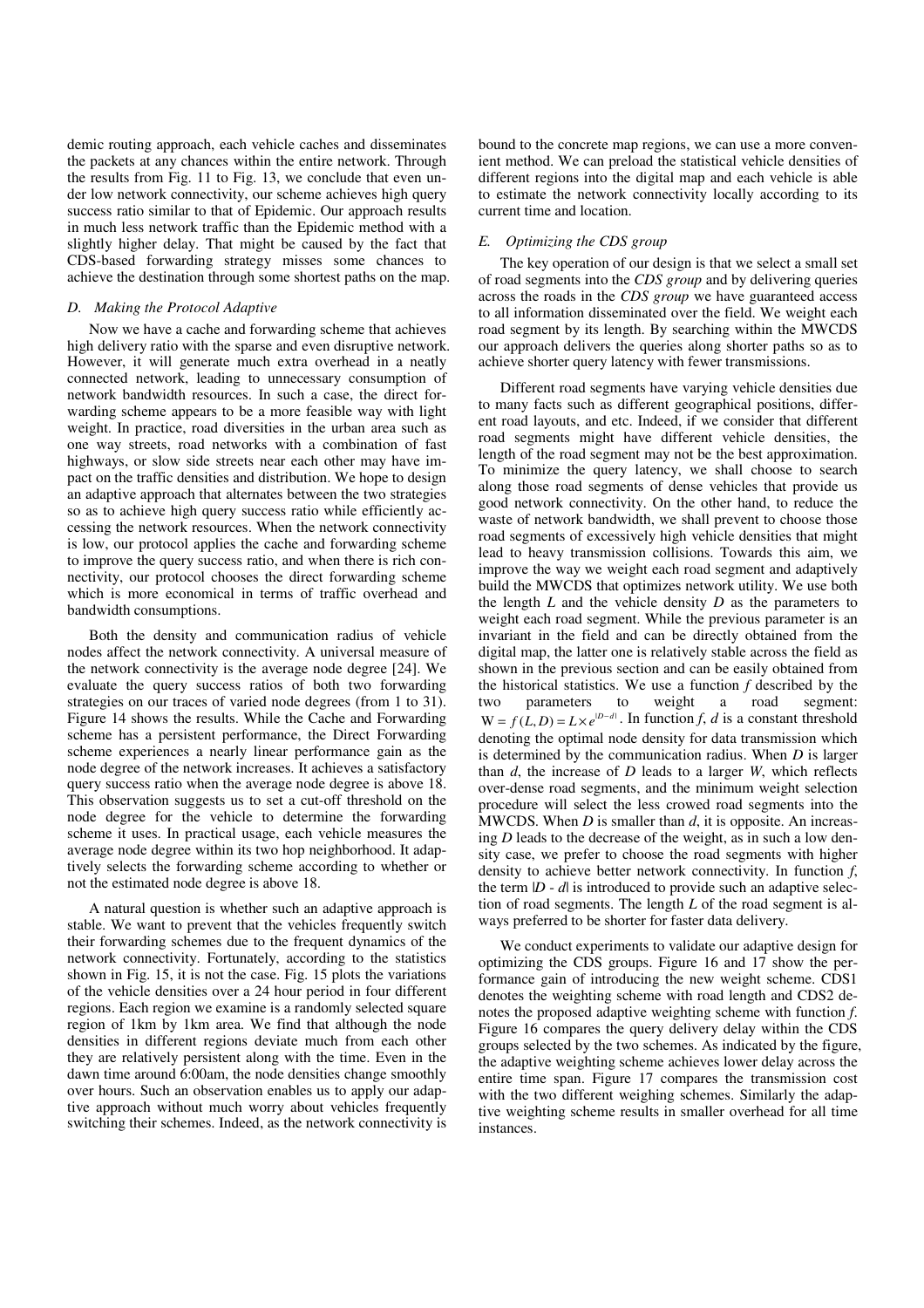

Figure 14: Query success ratios with varied node degree.



Figure 17: Transmission cost of different weighting schemes in CDS selection.



Figure 15: Vehicle densities in different urban areas.



Figure 18: Waiting interval for coming vehicles at a road cross.



Figure 16: Delivery delay of different weighting schemes in CDS selection.



Figure 19: Delivery delay over time.

# *F. Trading Bandwidth Usage with Delay*

Throughout our discussion, we assume a parallel query search over the *CDS group*. Such a scheme maximizes the query efficiency but inevitably introduces a burst traffic to the network when many queries are generated simultaneously, leading to heavy congestion within busy regions. In Section 3.3 we have discussed the scheme of sequentially forwarding one copy of the query on the MWCDS tree of the *CDS group*. Indeed, such a scheme can be utilized as a supplementary method for delivering those delay tolerant queries. In this scheme, each query specifies a path calculated from the MWCDS and its current position on the path. Each intermediate vehicle node only forwards the query towards the next road segment along the path.

As there is only one copy of the query maintained in the network, we need to carefully deal with the cases where the network is disruptive. For example, the query is supposed to be delivered from one road segment to the other at the road cross. However, due to the network dynamics or low connectivity, it is possible that there is no vehicle within the communication radius on the other road. There is a natural contradiction that the query message should have stuck at the cross waiting for the coming carriers while the current vehicle is still going ahead over the cross. In this approach, we let the current vehicle always relay the query to the neighboring vehicle that runs oppositely. Such a method will not work with some extraordinary cases, say, one way streets. To address such an issue, we let the current vehicle also pass its query to a vehicle behind it while leaving the cross. By such a means, we can stick the query message at the cross until it reaches a vehicle on the other road. Figure 18 plots a statistical measure that summarizes the waiting interval for coming vehicles at the road cross. The figure shows the cumulative distribution function of the waiting time and the result indicates that in the urban area we

can meet a coming vehicle from the other road within 40 seconds with high probability. If we take into account the node communication radius of 300m and average speed of 9.75m/s, almost all the time the query can be relayed with less than two times before it is delivered to the vehicles on the other road.

We can further utilize the mobility of vehicles to assist query delivery. When the network on the road segment is sparse, we always let the vehicle relay the query by chance to a neighbor that runs faster and overtakes it such that the query would be delivered faster along its path. Also, when the vehicle runs towards the direction other than the query, it will always find the chance to relay the query to another vehicle that runs oppositely. Indeed, it is easy for two vehicles to get the headings of each other through the DSRC control channel [1].

We compare the sequential query delivery scheme with the parallel scheme discussed in prior sections. In this test, both methods work with 300m communication range for 20 hours. The average delay of query delivery is shown in Fig. 19. Compared with the parallel query delivery the sequential scheme has a nearly four times higher delay at all times. As a reward, as Fig. 20 depicts, the sequential delivery scheme consumes much less network bandwidth resources, especially during the peak hours where there are excessively many vehicles on the roads. As validated by the experiment results, the sequential scheme helps to prevent burst bandwidth consumption with a cost of increased delivery delay. It is suitable for those delay tolerant applications, where instant information collection is not a necessity.

# *G. Robustness of the Protocol*

In previous sections, we assume perfect road map updating at all vehicles and the road map is regarded as a pre-knowledge in each vehicle. In practice, inconsistent road maps across different vehicles may affect the efficiency of the query process and lead to query failures to access information from